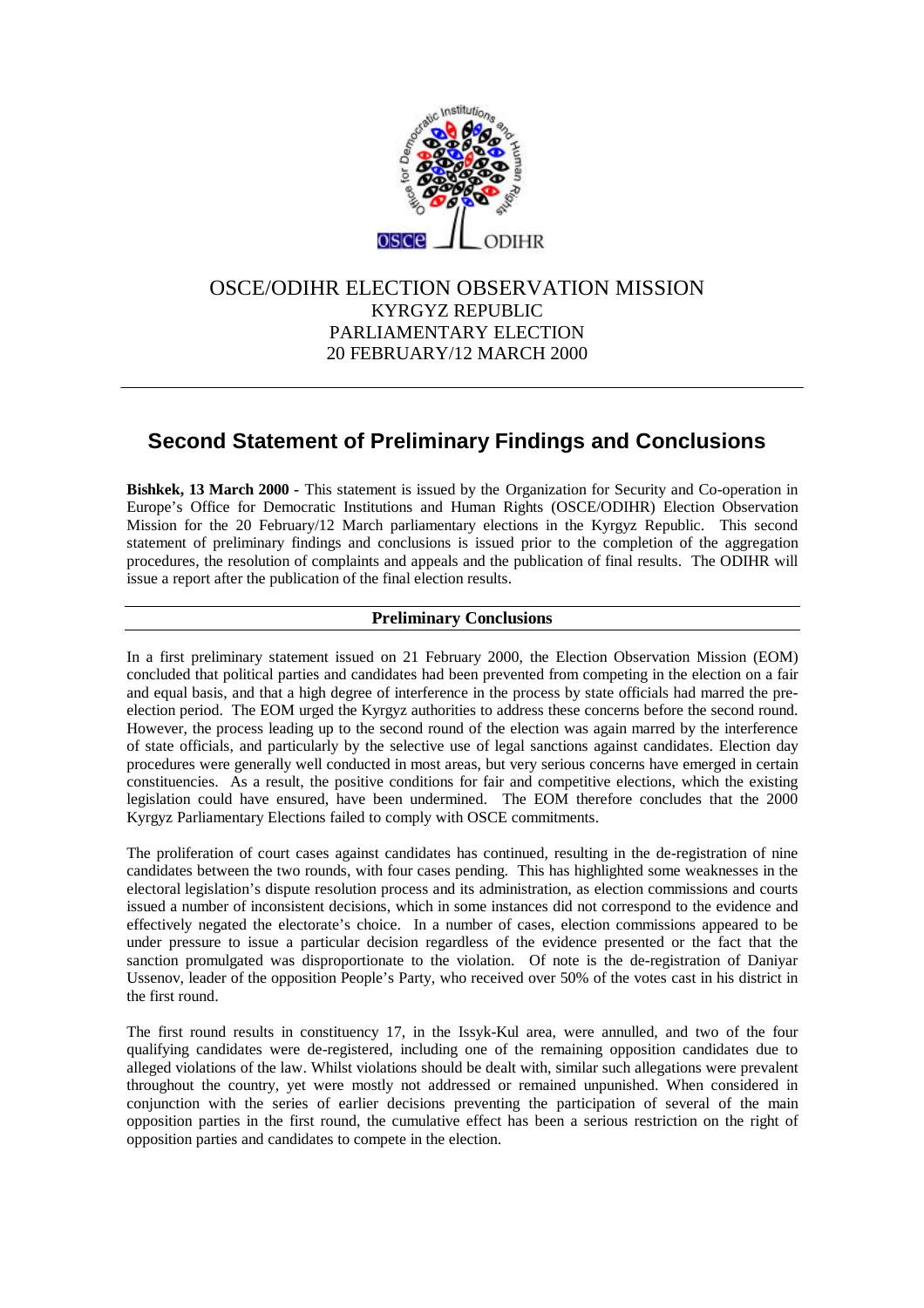#### OSCE Election Observation Mission, Preliminary Statement Kyrgyz Republic, Parliamentary Elections, 20 February/12 March 2000

The interpretation of the Election Code by the CEC, providing for automatic election of a candidate in the event of the withdrawal or de-registration of their second round opponent, is against the spirit of the legislation, which requires a candidate to secure the majority of votes from the registered electorate in order to be elected in the first round. This interpretation also opened the process to abuse, as candidates could be induced or pressured to withdraw and de-registration of a candidate could be sought by unscrupulous opponents or other interested parties.

The tabulation of the results after the first round was not sufficiently transparent. In many instances polling station protocols were not posted on site, and official copies were not always made available to observers and candidate representatives. Irregularities in constituency 44 are of particular note, where observers faced obstacles in trying to follow the process at the Territorial Election Commission (TEC). The chairperson of the TEC acknowledged that irregularities were taking place. She was later forced to resign under pressure from state officials in Talas.

In the second round Kyrgyz voters participated in a full and peaceful manner, and in many parts of the country the voting and counting processes on the day of the election were generally well administered. However, there are again serious concerns regarding the election in constituency 44, where there was a significant increase in the number of advance voters, reports of pressure on the electorate and numerous violations of the procedures for tabulating the results. These factors raise serious questions regarding the results in this district.

The active participation of Kyrgyz civil society in the election continues to be a positive factor in the political process. However, the negative trends identified during the two rounds of this election, notably the manipulation of the legal system for political advantage, the lack of independence of election commissions, bias of state media and interference by state officials in the electoral process should be addressed before the Presidential Elections at the end of the year.

The authorities of the Kyrgyz Republic have decided to establish a working group to consider possible changes to the Election Code. The EOM hopes that the review will involve all of the main political and civic groups in the country.Key aspects of the Code, including, but not limited to, the procedure for regulating the withdrawal or de-registration of candidates, the formation of election commissions, the registration procedures for candidates and parties, and the conditions under which registered candidates can be investigated and prosecuted, require serious consideration and amendment. The OSCE/ODIHR welcomes this decision, and stands ready to assist in the process.

# **Main Developments after the First Round**

#### **First Round Results**

In many instances, the aggregation of the results lacked adequate transparency. In violation of the Election Code, many Precinct Election Commissions (PEC) did not post protocols on site. In addition, whilst many observers and representatives of candidates received copies of protocols, this was not always the case, and some copies were not signed and stamped as required. There were particular problems in a number of constituencies.

In constituency 44, in the Talas area, the chairperson of the TEC was forced to resign after the first round. She came under pressure following her public acknowledgement of widespread irregularities in the constituency during the first round, and her insistence on not being part of the manipulation of the results. Even though the opposition candidate Felix Kulov did progress to the second round, there was an attempt to limit the number of votes in his favour. At the TEC, a lack of transparency in the process raised serious concerns and there was evidence of PEC protocols being altered or fabricated.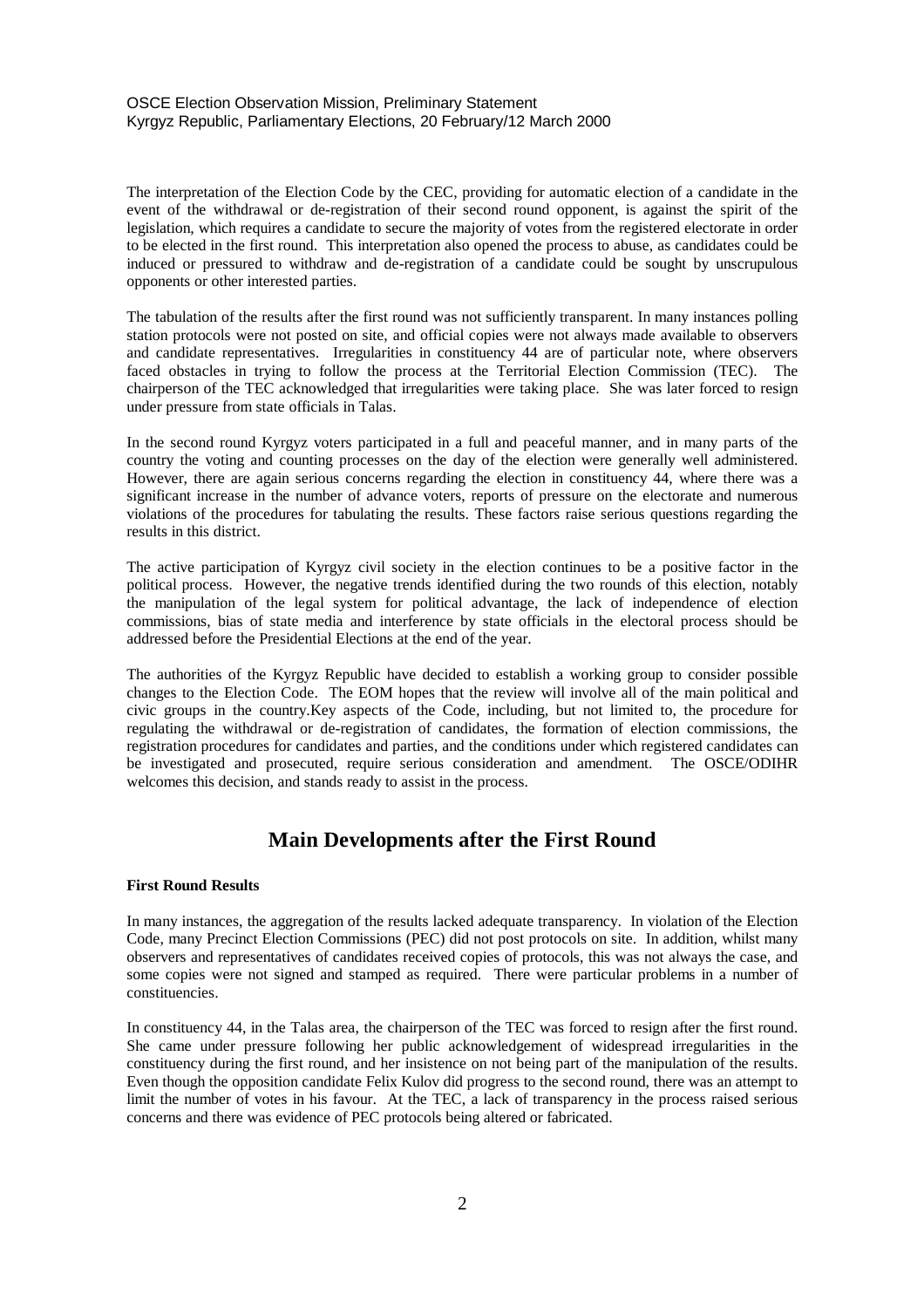#### OSCE Election Observation Mission, Preliminary Statement Kyrgyz Republic, Parliamentary Elections, 20 February/12 March 2000

In constituency 9, in the Jalal Abad region, the reconciled tabulation of the results were questionable given the large number of ballots apparently taken from polling stations by supporters of a previously deregistered candidate as a sign of protest. A large number of complaints were filed in the constituency, but no action was taken.. The results declared at some polling stations in certain universities in Bishkek (1 and 5) and Jalal Abad (11) corroborate the concerns raised in the first OSCE statement that students have been under pressure to vote for a specific candidate.

#### **Withdrawal and De-Registration of Second Round Candidates**

The de-registration of a candidate after the first round of an election is an extremely grave matter, and should be undertaken only in the event of clear and overwhelming evidence of serious wrongdoing, as effectively the choice of the voters is negated. However, the proliferation of cases against candidates alleged to have violated the Election Code continued between the two election rounds, further restricting the ability of opposition candidates to participate in the election. In addition, the appeals process was not used consistently, with some sanctions levied without regard to its proportionality to the seriousness of the violation. As in the first round, the registration status of candidates was confirmed by courts and election commissions even on the day of the election, causing uncertainty and confusion.

The de-registration of Daniyar Ussenov is of particular concern. The TEC initiated the decision based on a claim that Ussenov had not declared part ownership in a house. The consideration of the case gave the impression that electoral and judicial authorities were intent on securing the de-registration of the candidate without an adequate consideration of the evidence and without considering the proportionality of the sanction to the alleged violation.

The CEC decision to declare a candidate elected in the event of the withdrawal or de-registration of the second round opponent is against the spirit of the Election Code. Legislation requires a candidate to win the support of over 50 percent of the registered electorate in order to secure a first round victory. As a consequence of the CEC decision, a candidate can be elected to Parliament without the required majority, such as in Chui 39, where 90.24 percent of the electorate in the district did not vote for their new representative. Such an interpretation of the law opened the process to abuse, as candidates could be pressured or induced to withdraw in favour of their opponent, again depriving voters of the right to choose their representative. As a consequence of this interpretation up to 17 candidates, nearly 19% of the seats available in the single-mandate constituencies, were elected without securing the required majority.

An international observer was detained for two hours by local police in Jalal Abad whilst observing a demonstration. The police were aware of his status as an observer but claimed he had no right to be present at what they said was an illegal gathering. Such an action against international observers is unacceptable and contrary to a participating State's commitments to the OSCE

The campaign manager of the candidate Felix Kulov was detained in Bishkek by the Ministry of Interior prior to the second round. There was apparently no charge, and the detention prevented the manager from carrying out his duties during a crucial part of the electoral process.

## **The Second Round**

#### **Voting and Counting**

As in the first round, Kyrgyz voters participated in fairly large numbers and in a peaceful manner. With the notable and very serious exception of constituency 44, in the Talas area, the process was generally well administered by the Precinct Election Commissions (PEC).

In constituency 44, observers reported widespread violations. An enormous increase in the number of persons voting in advance is highly suspicious. In some polling stations voters were seen showing their marked ballot paper to confirm their vote and PECs uniformly went to the Rayon Administration prior to